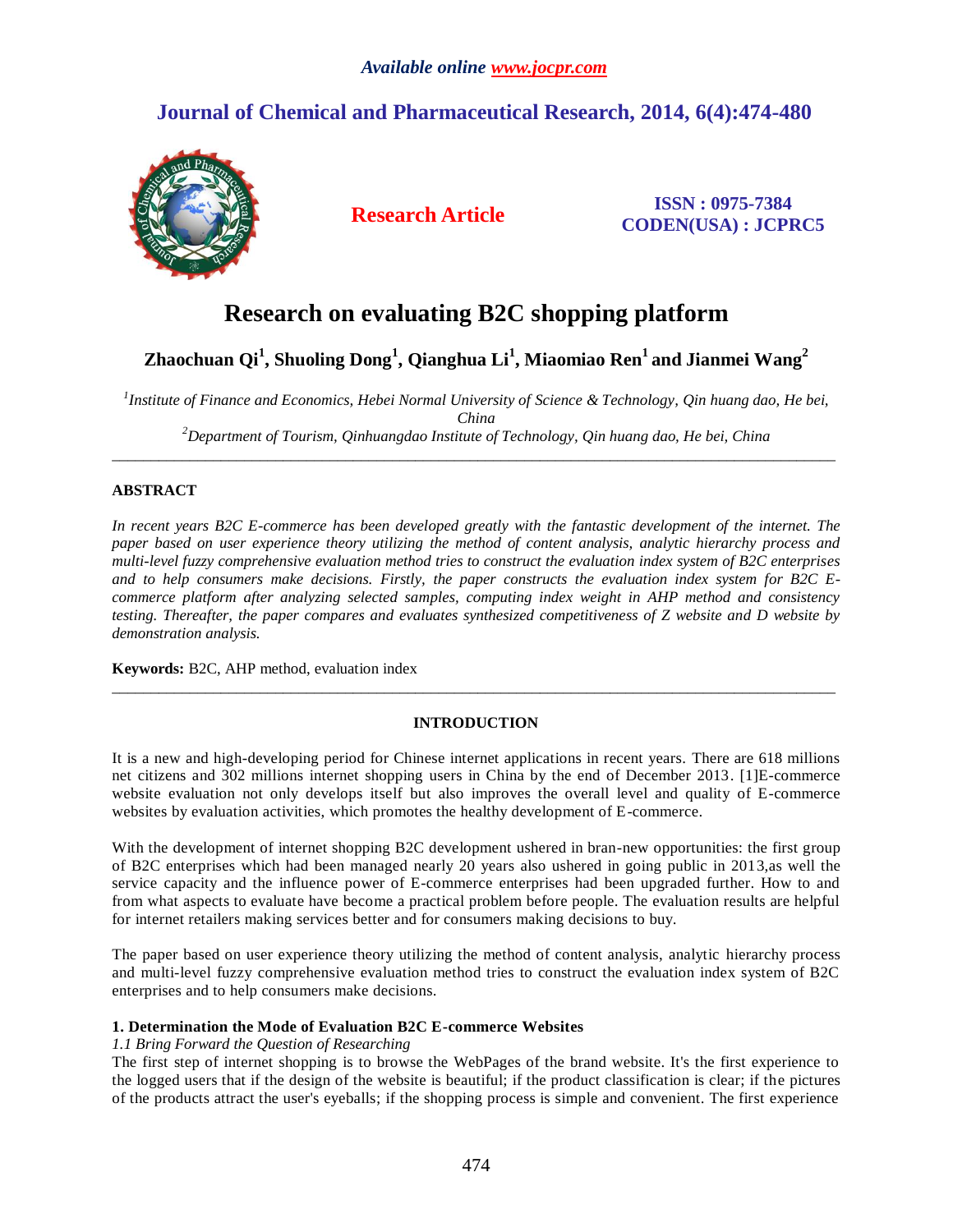good or not directly influences the users to buy or not. After the users submitting the order they concern more on the speed of the Logistics and distribution and the quality of the products, which is subsequent experience of the internet shopping. The user's experienceruns through the whole process of E-commerce.

*\_\_\_\_\_\_\_\_\_\_\_\_\_\_\_\_\_\_\_\_\_\_\_\_\_\_\_\_\_\_\_\_\_\_\_\_\_\_\_\_\_\_\_\_\_\_\_\_\_\_\_\_\_\_\_\_\_\_\_\_\_\_\_\_\_\_\_\_\_\_\_\_\_\_\_\_\_\_*

This paper selects 2 B2C websites that are E-commerce enterprises possessing large market shares in this vocation Z and D to research. There is high comparability between these two websites aiming at the research content of this paper for their scale are close, they have long history, their actual strength matches each ot her, and their management contents are near.

### *1.2. Data Samples*

### *1.2.1 Selecting Samples*

This paper regards the comments on these 2 B2C websites Z and D as analysis units, Z and D as main bodies researched. We also research the content from the comment sections of the third website. Our selected data are from 3 types of websites including professional comment websites (dianping.com, koubei.com, 55bbs.com, E3131.com), rebate websites (egou.com, 51fanli.com, xungou.com) in which is the comment sections, and consumer's website (12315. com).

### *1.2.2 Collecting Data*

The paper collected the user's comments in every target website from November 2012 to October 2013 aiming to website Z and D. The relatively all-sided comments were reserved and the comments that did not fit the need of the paper were eliminated[2]. Finally there were 1225 effective consumer's comments brought into the subsequent coding and data analysis after a series of data filtrating. Different users had different attention rate to every index, please see the following form 1 frequency number distribution form.

| <b>Dimension</b>    | <b>Index</b>              | number<br>Frequency | <b>Proportion</b> | <b>Sort</b>              |
|---------------------|---------------------------|---------------------|-------------------|--------------------------|
|                     | Commodity category        | 170                 | 13.84%            | 6                        |
|                     | Commodity price           | 431                 | 35.14%            |                          |
|                     | Commodity quality         | 267                 | 21.80%            | $\overline{c}$           |
| Comm-odity index    | Commodity packing         | 114                 | 9.31%             | 8                        |
|                     | Refresh rate              | 230                 | 18.73%            | 3                        |
|                     | Subtotal                  | 1211                | 98.82%            |                          |
|                     | Guide ystem               | 6                   | 0.49%             | 20                       |
|                     | Search function           | 20                  | 1.59%             | 17                       |
|                     | Payment pattern           | 213                 | 17.39%            | $\overline{\phantom{0}}$ |
| Traing index        | Order traced online       | 68                  | 5.51%             | 10                       |
|                     | Order processing speed    | 147                 | 12.00%            |                          |
|                     | Distribution service      | 225                 | 18.37%            | 4                        |
|                     | Subtotal                  | 746                 | 60.86%            |                          |
|                     | Account management        | 60                  | 4.90%             | 11                       |
|                     | Custom service            | 17                  | 1.35%             | 18                       |
| Custo-ization index | After-sale service        | 89                  | 7.22%             | 9                        |
|                     | Change or return products | 57                  | 4.65%             | 12                       |
|                     | Promotion activities      | 45                  | 3.67%             | 13                       |
|                     | Subtotal                  | 267                 | 21.80%            |                          |
| Mutual index        | Query and feedback        | 33                  | 2.69%             | 14                       |
|                     | Live support              | 24                  | 1.96%             | 15                       |
|                     | Interface friendship      | 12                  | 0.98%             | 19                       |
|                     | Privacy security          | 23                  | 1.84%             | 16                       |
|                     | Subtotal                  | 92                  | 7.47%             |                          |

#### **Form 1 frequency number distribution form**

*Note: proportion=Frequency number/total(1225)*

According the form above, there are 1211 comments related to "commodity index" out of 1225 comments in total, the proportion is 98.85%;there are 746 comments related to "trade index", the proportion is 60.90%; there are 267 comments related to " customization index", the proportion is 21.80%; there are 92 comments related to " mutual index", the proportion is 7.51%. The difference of the frequency number distribution among these 4 dimensions is very obvious, which make it clear that the consumers have high attention rate to some sides of B2C website, but have low attention rate to other sides. [3]

According to form 1 it is easy to understand that the proportion of every index and the user's attention rate is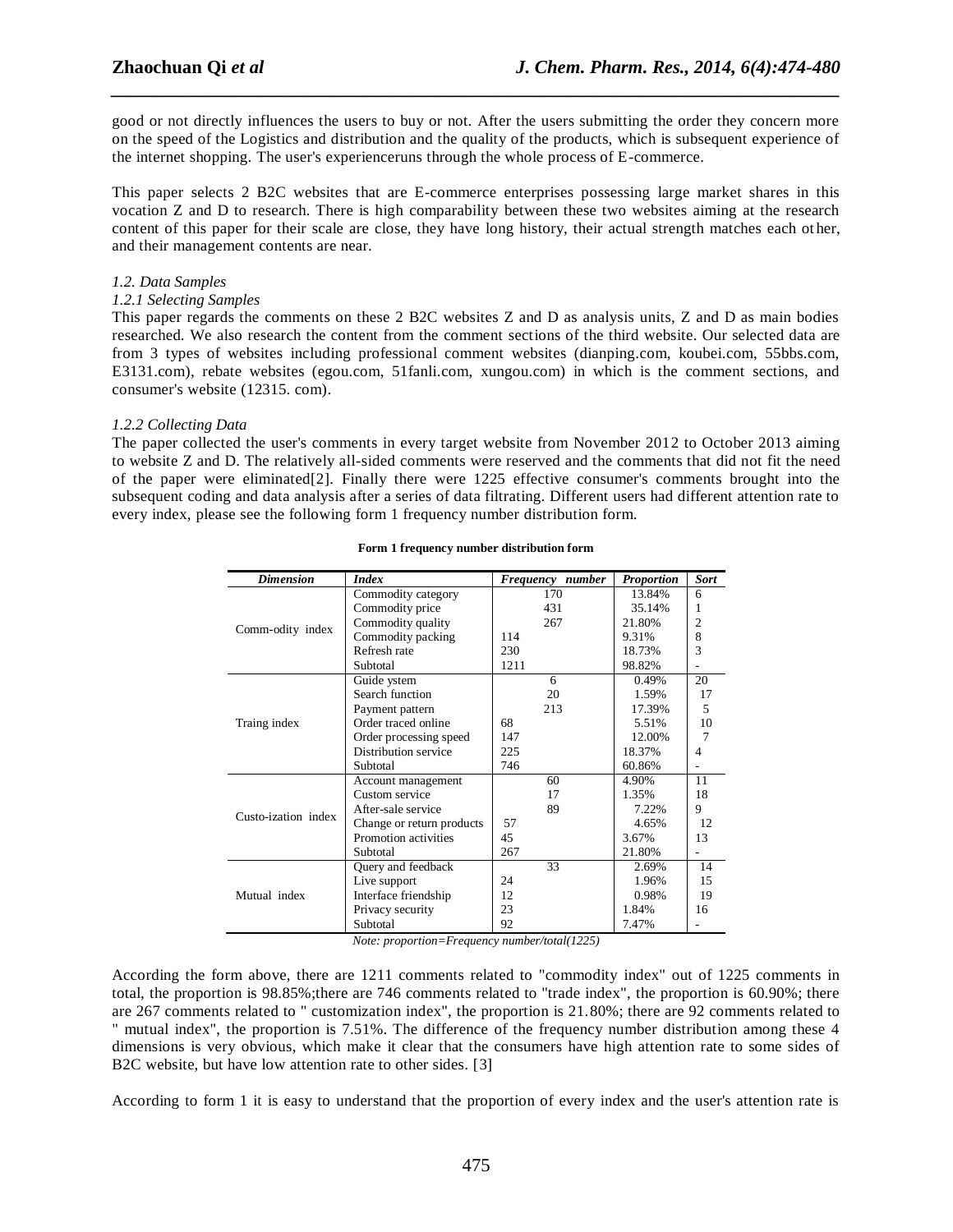positive corelation, which incarnates the importance of every tache for E-commerce websites from users' point of view. For example, there are 431 comments out of total 1225 comments related to "commodity price", so the frequency number of the index is 431,the proportion is 431/1225=35.18%, the mentioned number is most in all indexes, the sort is 1st. We have to pay more attention to that the frequency number has no additivity, namely the sum of all frequency numbers does not equal 1225 for every comment may be related to multiple indexes.[4]

*\_\_\_\_\_\_\_\_\_\_\_\_\_\_\_\_\_\_\_\_\_\_\_\_\_\_\_\_\_\_\_\_\_\_\_\_\_\_\_\_\_\_\_\_\_\_\_\_\_\_\_\_\_\_\_\_\_\_\_\_\_\_\_\_\_\_\_\_\_\_\_\_\_\_\_\_\_\_*

#### **2.Constructing B2C E-commerce Websites Evaluation System**

The paper finished constructing the index system using evaluation elements educed in above paragraphs in analytic hierarchy process method.

### *2.1Utilizing AHP Method to Calculating Index Weight*

#### *2.1.1The Principle of Customization Index*

The paper educes evaluation index weight in AHP method and tries best to avoid the randomness and the subjectivity of marking by experts.5 standards: equal, omitted important, important, very important and extremely important were adopted to differentiate relative importance between 2 indexes. [5]According to the frequent numbers educed from every index in paragraphs above and regarding a certain element of class 1 in evaluation index system as evaluation principle the importance and unimportance is compared between every 2 indexes which are all indexes in a same hierarchy in the target tree according to an index's repeatability relative to the index in the upper hierarchy. Using marking standard to do a judgement and make judgement matrix of the indexes. Finally we will get the index weight by computing the judgement matrix.[5]

#### *2.1.2The actual application of analytic hierarchy process*

The actual application of analytic hierarchy process will be demonstrated following considering commodity index A1 as an example. The calculating course of other indexes will be seen at the second part of the paper. The evaluation index as form 2 displayed.

| <b>Dimension</b>           | <b>Evaluation index</b>         |  |  |
|----------------------------|---------------------------------|--|--|
|                            | Commodity category (B1)         |  |  |
|                            | Commodity price (B2)            |  |  |
| Commodity index(A1)        | Commodity quality(B3)           |  |  |
|                            | Commodity packing (B4)          |  |  |
|                            | Refresh rate(B5)                |  |  |
|                            | Guide system (B6)               |  |  |
|                            | Search function(B7)             |  |  |
| Trade index $(A2)$         | Payment pattern(B8)             |  |  |
|                            | Order traced online (B9)        |  |  |
|                            | Order processing speed (B10)    |  |  |
|                            | Distribution service (B11)      |  |  |
|                            | Account management (B12)        |  |  |
|                            | Custom service (B13)            |  |  |
| Customization index $(A3)$ | After-sale service (B14)        |  |  |
|                            | Change or return products (B15) |  |  |
|                            | Promotion activities (B16)      |  |  |
|                            | Query and feedback (B17)        |  |  |
|                            | live support $(B18)$            |  |  |
| Mutual index(A4)           | Interface friendship (B19)      |  |  |
|                            | Privacy security (B20)          |  |  |

#### **Form 2 B2C E-commerce Website Evaluation System**

#### *2.1.3 Index Weight Calculating*

The information basement of AHP is the judegment matrix, utilizing sorting principle we can get the priority vector then the weight coefficient of every index comes into being[6]. Any systems analysis bases on some information; the information basement of AHP is mainly people's judgement to the relative importance of every element in each hierarchy, these judgements expressed with numerical value and wrote as matrix format are matrix. The judgement matrix is the starting point of job AHP, constructing judgement matrix is a key step for AHP[7]. The information basement of AHP method is judgement matrix, Calculating step as below: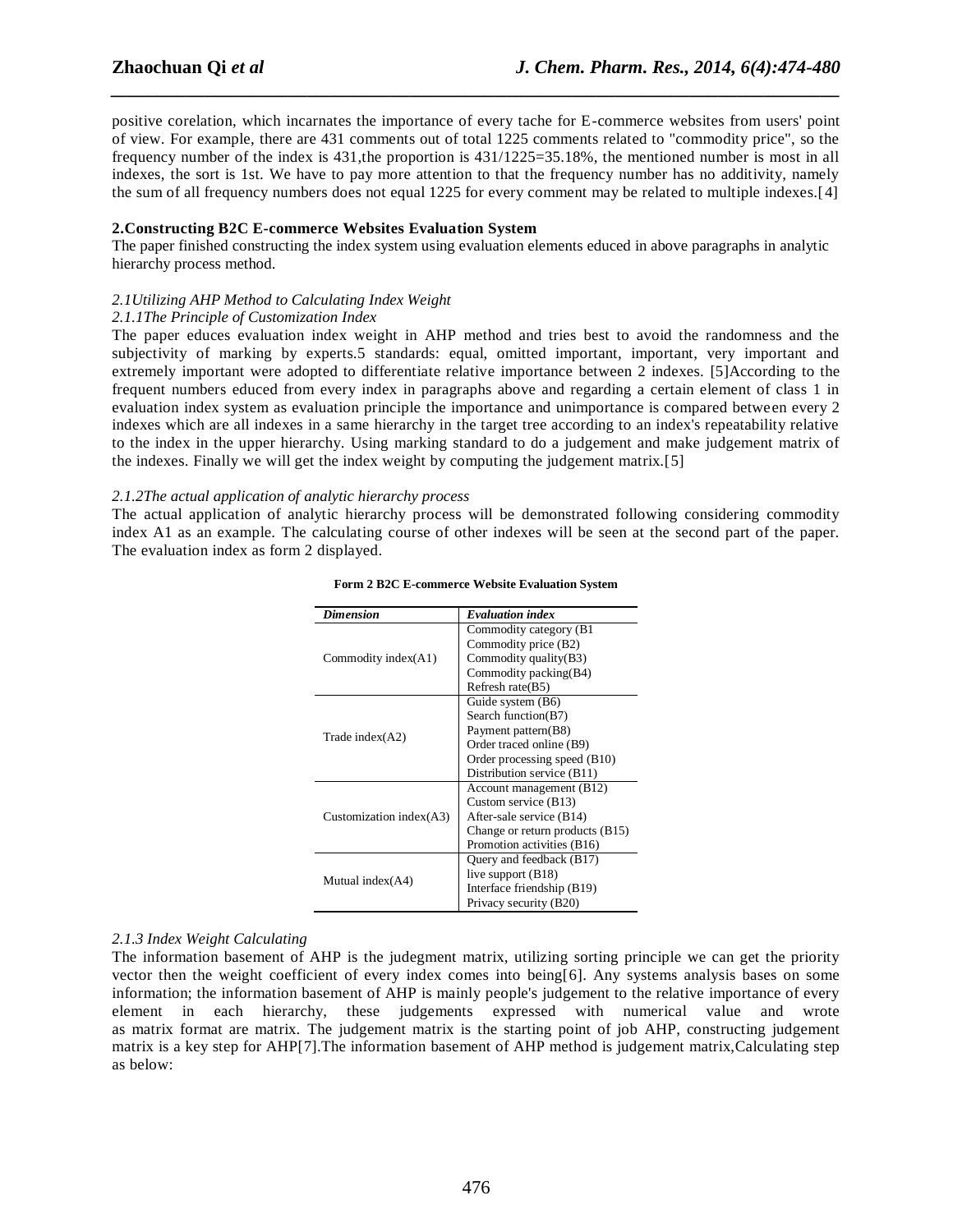$$
M_i = \prod_{j=1}^{n} b_j
$$
 i=1,2,3...n (1)  
\nCalculating the Nth root of <sup>M</sup> i in every row :  
\n $w_i = \sqrt{M_i}$ , i=1,2,3...n in this formula, n is matrix order  
\n $W_i = \sqrt{M_i}$  [1,1,2,3...n] (2)  
\n $W_i$  is the requested matrix coefficient of every index  
\n $2.1.3.1$  *Constracting tudgement Matrix* coefficient of every index  
\n $2.1.3.1$  *Cosstracting tudgement Matrix* coefficient of every index  
\n $2.1.3.1$  *Cosstracting tudgement Matrix* coefficient of every index  
\n $2.1.3.1$  *Cosstracting tudgement Matrix* coefficient of the characteristic of which is:  
\n $2.1.3.1$  *Cosstracting tudgement Matrix* coefficient in countent analysis method; we can get to know that for two-  
\n $2.1.3.1$  *Cosstraining 1.3 Cosymmetry in the second* in the next term of the elements of two elements in some *1* matrix is constructed.  
\n $2.1.3.1$  *Cosstraining Cosymoly* higher than the correct in the context in the context in the context, is constructed, we can get to know that for two-  
\n $2.1.3$  *Cosymization* index (A3), and it is extremely important than *2* matrix is constructed, *2 D 2 D 2 D D D D D D D D D D D D D D D D D D D D D D D D D D D D D D D D D D D D D D D D*

*\_\_\_\_\_\_\_\_\_\_\_\_\_\_\_\_\_\_\_\_\_\_\_\_\_\_\_\_\_\_\_\_\_\_\_\_\_\_\_\_\_\_\_\_\_\_\_\_\_\_\_\_\_\_\_\_\_\_\_\_\_\_\_\_\_\_\_\_\_\_\_\_\_\_\_\_\_\_*

 $W_i$  is the requested matrix coefficient of every index (3)

### *2.1.3.1Constructing Judgement Matrix*

The paper puts forward an indirect conversion method of constructing judgement, the characteristic of which is: nine scales judgement which is difficult given by people accurately will be replaced by three scales judgement which is easy given by people, when the importance of two elements is compared. We take the first dimension indexes as an example basing on the research in content analysis method; we can get to know that for twohierarchy indexes Commodity index (A1) is important than Trade index (A2), it is very important than Customization index(A3), and it is extremely important than Mutual index(A4).

The rest can be deduced from this class 1 index judgement matrix is constructed, please see form 3.

**Form 3 class 1 index matrix**

|                                                     | B1                     | B2                     | B <sub>3</sub>                                | B <sub>4</sub>                                               |
|-----------------------------------------------------|------------------------|------------------------|-----------------------------------------------|--------------------------------------------------------------|
| B1<br>B <sub>2</sub><br>B <sub>3</sub><br><b>B4</b> | 1<br>1/3<br>1/4<br>1/5 | 3<br>1<br>1/3<br>1/4   | $\frac{4}{3}$<br>$\mathbf{1}$<br>1/2          | $\begin{array}{c} 5 \\ 4 \\ 2 \end{array}$<br>$\overline{1}$ |
| as: B=                                              | $\mathbf{1}$<br>4      | 3<br>$\mathbf{1}$<br>3 | $\overline{\mathcal{L}}$<br>3<br>$\mathbf{1}$ | 5<br>$\overline{4}$<br>$\overline{c}$<br>1                   |

This judgement matrix can be simplified as

get:  $M_1$  = 60,  $M_2$  = 4,  $M_3$  = 1/6,  $M_4$  = 1/40, calculating by formula(1)

get::  $W_1 = 2.783, \overline{W_2} = 1.414, \overline{W_3} = 0.639, \overline{W_4} = 0.398$ , calculating by formula(2)

 $W_1 = 0.53, W_2 = 0.27, W_3 = 0.12, W_4 = 0.08$  is the weight of every index calculated by formula(3) using the method above. The most latent root  $\lambda_{\text{max}}=4.1145$ 

#### *2.1.3.2consistency testing*

After constructing judgement matrix and calculating the relative weight of each element in a certain principle hierarchy, the consistency testing should be carried out [8]. The judgement strayed from the consistency too far is not permitted, although the judgements are not requested to have consistency when constructing the judgement matrix, so the consistency testing to the judgement matrix is needed. RI is an average random consistency index which is an average value of consistency indexes got by calculating random judgement matrixes many enough.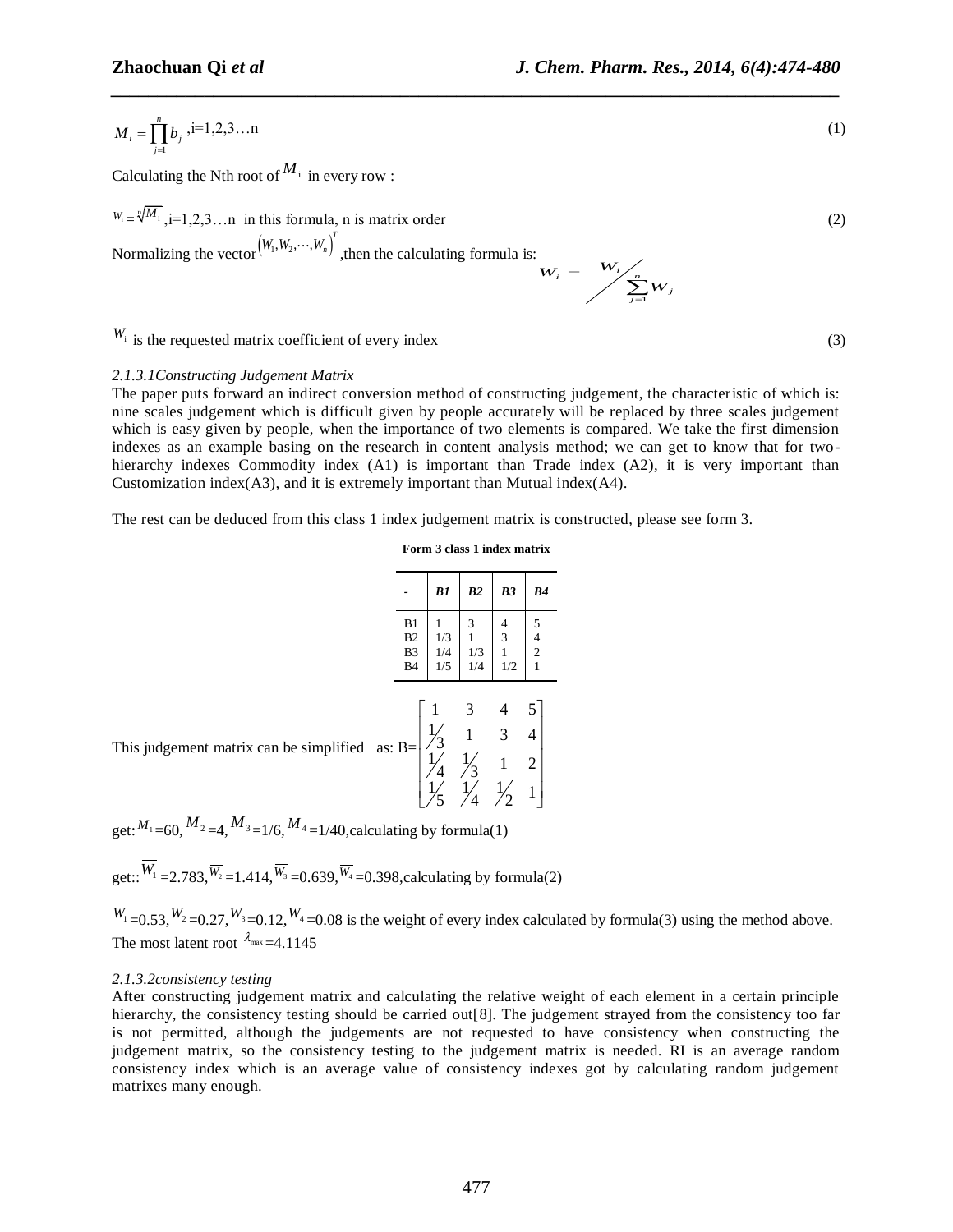# *\_\_\_\_\_\_\_\_\_\_\_\_\_\_\_\_\_\_\_\_\_\_\_\_\_\_\_\_\_\_\_\_\_\_\_\_\_\_\_\_\_\_\_\_\_\_\_\_\_\_\_\_\_\_\_\_\_\_\_\_\_\_\_\_\_\_\_\_\_\_\_\_\_\_\_\_\_\_* **Form 4 The value of RI**

| m<br>п  |           |      |      |      | $\overline{\phantom{a}}$ |      |                |      |             | 10   |
|---------|-----------|------|------|------|--------------------------|------|----------------|------|-------------|------|
| DI<br>M | $_{0.00}$ | 0.00 | 0.58 | 0.90 | $\sim$ $\sim$<br>.       | 1.24 | $\sim$<br>1.34 | 1.41 | . .<br>1.45 | 1.49 |

Commonly CI smaller the consistency of a judgement matrix is better. Usually we think a judgement matrix with a satisfied consistency when  $CI < 0.1$ . The following is the calculating on consistency testing.

Consistency index  $CI = \frac{\lambda_{\text{max}} - n}{n - 1} = \frac{4.1145 - 4}{4 - 1} = 0.038$  $4.1145 - 4$  $\frac{n}{n-1} = \frac{4.1143}{4-1} = 0$  $\frac{-n}{-1} = \frac{4.1145 - 4}{-1}$  $CI = \frac{\lambda_{\text{max}} - n}{n - 1}$ 

The proportion of random consistency  $CR = \frac{CI}{RI} = \frac{0.038}{0.9} = 0.042 < 0.1$  $CR = \frac{CI}{RI} = \frac{0.038}{0.9} = 0.042 <$ 

It indicates the judgement matrix with a satisfied consistency and the weight without logic errors.

#### *2.1.4 Draw a Conclusion*

Please see the results in form 5 after a series of calculating.

| Class 1 index                 | Class 2 index                        | Synthetically weight |
|-------------------------------|--------------------------------------|----------------------|
|                               | B1 Commodity category (0.12)         | 0.064                |
|                               | B2 Commodity price (0.46)            | 0.244                |
| A1 commodity index $(0.53)$   | B3 Commodity quality (0.18)          | 0.095                |
|                               | B4 Commodity packing (0.07)          | 0.037                |
|                               | B5 Refresh rate $(0.17)$             | 0.090                |
|                               | B6 Guide system (0.08)               | 0.022                |
|                               | B7 Search function (0.07)            | 0.019                |
| A2 trade index $(0.27)$       | B8 Payment pattern (0.28)            | 0.076                |
|                               | B9 Order traced online (0.09)        | 0.024                |
|                               | B10 Order processing speed (0.17)    | 0.046                |
|                               | B11 Distribution service (0.31)      | 0.084                |
|                               | B12 Account management (0.20)        | 0.024                |
|                               | B13 Custom service (0.07)            | 0.008                |
| A3 Customization index (0.12) | B14 After-sale service (0.34)        | 0.041                |
|                               | B15 Change or return products (0.22) | 0.026                |
|                               | B16 Promotion activities (0.17)      | 0.020                |
|                               | B17 Ouery and feedback (0.36)        | 0.029                |
|                               | B18 live support $(0.27)$            | 0.022                |
| A4 Mutual index (0.08)        | B19 Interface friendship (0.11)      | 0.009                |
|                               | B20 Privacy security (0.26)          | 0.021                |

| Form 5 B2C E-commerce websites evaluation system |
|--------------------------------------------------|
|--------------------------------------------------|

*Note: the composed weight is the product of the relevant index weight in each class. We get B2C E-commerce websites evaluation system and each index weight.*

#### **3.The Demonstration Analysis to B2C E-commerce Websites Evaluation System**

The paper taking B2C E-commerce website D and Z as example compared their synthesized competitiveness in multi-level fuzzy comprehensive evaluation method according to evaluation index system constructed in paragraphs above[9].The evaluation method is: first we carry out fuzzy comprehensive evaluation in the lowest hierarchy, so does it to a higher hierarchy after getting the evaluation results of the lowest, then so does it to every hierarchy from bottom to top in this method, finally we can get a overall comprehensive evaluation result of the system. The final result got in multi-level fuzzy comprehensive evaluation method is usually an alternative assembles composed by various general evaluation results that the valuators may appraise.

In this paper the final result is an alternative assemble (very good, good, medium, bad, very bad). In my view the alternative assemble is an assemble of different evaluation opinions.

#### *3.1. Collecting Data*

First we set the alternative assemble in five species: very good, good, medium, bad, and very bad. 30 users of dangdang.com and 30 users of amazon.com selected to vote according to the actual status of these two websites.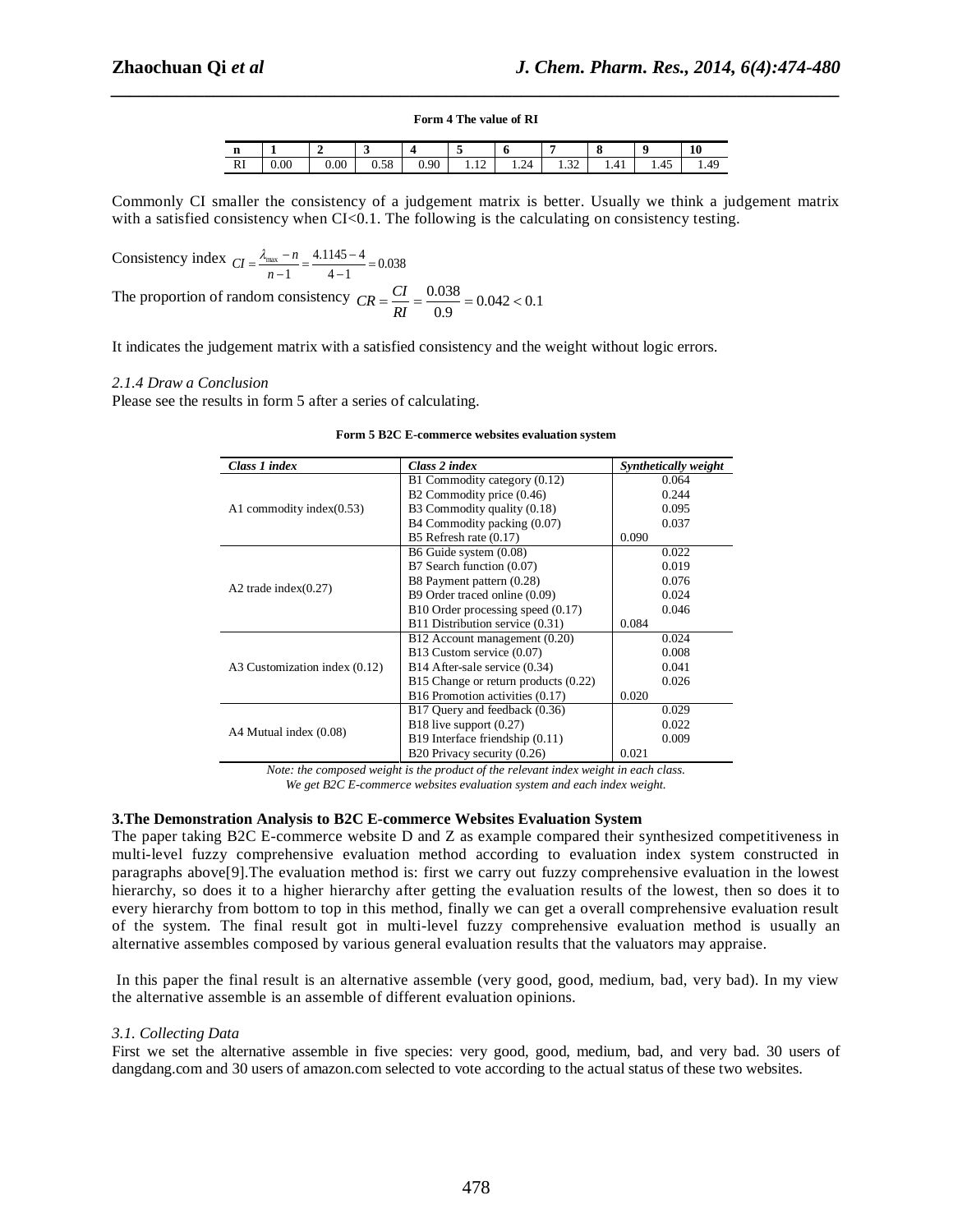#### *3.2. Demonstration Analysis*

The numbers in the form are the numbers of voters. Firstly, fuzzy comprehensive evaluation is carried out in second hierarchy;secondly, the judgement result of the second hierarchy constructs the fuzzy matrix of the first hierarchy, and then does fuzzy comprehensive evaluation to the first hierarchy. Finally the result of multi-level fuzzy comprehensive evaluation can be got. The following is the calculating in detail. We take the class 2 factor of commodity index as an example according to form 5 the statistical result of dangdang.com and the weight value (0.12,0.46,0.18,0.07,0.17) of 5 class 2 factors B1,B2,B3,B4,B5, then we can get the alternative assemble of commodity index A1.

*\_\_\_\_\_\_\_\_\_\_\_\_\_\_\_\_\_\_\_\_\_\_\_\_\_\_\_\_\_\_\_\_\_\_\_\_\_\_\_\_\_\_\_\_\_\_\_\_\_\_\_\_\_\_\_\_\_\_\_\_\_\_\_\_\_\_\_\_\_\_\_\_\_\_\_\_\_\_*

$$
(r_{11}, r_{12}, r_{13}, r_{14}, r_{15}) = (0.12, 0.46, 0.18, 0.07, 0.17) \begin{bmatrix} 15/3 & 8/3 & 5/3 & 2/30 & 0 \\ 7/30 & 14/30 & 6/30 & 3/30 & 0 \\ 15/30 & 7/30 & 6/30 & 2/30 & 0 \\ 5/30 & 7/30 & 6/30 & 2/30 & 0 \\ 6/30 & 10/30 & 10/30 & 2/30 & 2/30 \\ 16/30 & 1/30 & 2/30 & 7/30 & 0 \end{bmatrix}
$$

#### $=(0.362, 0.374, 0.183, 0.076, 0.005)$

In this method we can compute the alternative assemble of the rest 3 class 1 factor to get fuzzy matrix of the indexes in the second hierarchy.

|  |  | $R = \begin{pmatrix} 0.362 & 0.374 & 0.183 & 0.076 & 0.005 \\ 0.167 & 0.494 & 0.241 & 0.077 & 0.022 \\ 0.096 & 0.387 & 0.360 & 0.149 & 7.333 \times 10^{-3} \\ 0.361 & 0.372 & 0.246 & 0.021 & 0.090 \end{pmatrix}$ |
|--|--|---------------------------------------------------------------------------------------------------------------------------------------------------------------------------------------------------------------------|
|  |  |                                                                                                                                                                                                                     |

According to the weight of A1,A2,A3,A4 in form 5, we can get the final fuzzy comprehensive evaluation result.

$$
B = A \cdot R = (0.53, 0.27, 0.12, 0.08) \begin{pmatrix} 0.362 & 0.374 & 0.183 & 0.076 & 0.005 \\ 0.167 & 0.494 & 0.241 & 0.077 & 0.022 \\ 0.096 & 0.387 & 0.360 & 0.149 & 7.333 \times 10^{-3} \\ 0.361 & 0.372 & 0.246 & 0.021 & 0.090 \end{pmatrix} = (0.277, 0.408, 0.225, 0.081, 0.016)
$$

In the synthesized competitiveness evaluation result of D website: 27.7% users comment "very good"; 40.8% users comment "good"; 22.5% users comment "medium"; 8.1% users comment "bad"; 1.6% users comment "very bad". The favorable comment rate is 68.5% (comment "good" and "very good").  $(0.383, 0.345, 0.169, 0.098, 5.0 \times 10^{-3})$  is the result of website Z.

38.3% users comment "very good"; 34.5% users comment "good"; 16.9% users comment "medium"; 9.8% users comment "bad"; 1.6% users comment "very bad".

According to the results above in the aspect of the users' experience the synthesized competitiveness of website Z is a little higher than that of website D.

#### **CONCLUSION**

With the popularization of the internet, the number of net citizen in our country increases every year. More and more net citizens participate in E-commerce activities, and more and more commerce activities are carried out via internet. only further improving their service capacity and influence power can E-commerce enterprises attract client to trade with them and enhance their competitive ability. Now, the net consumers visit E-commerce websites not only to search information like some common net citizens but also to do goods transaction, to pay money, to comment the goods and to finish good interaction with the enterprises, which decreases the [potential risk](http://www.iciba.com/potential_risk) in traditional commerce